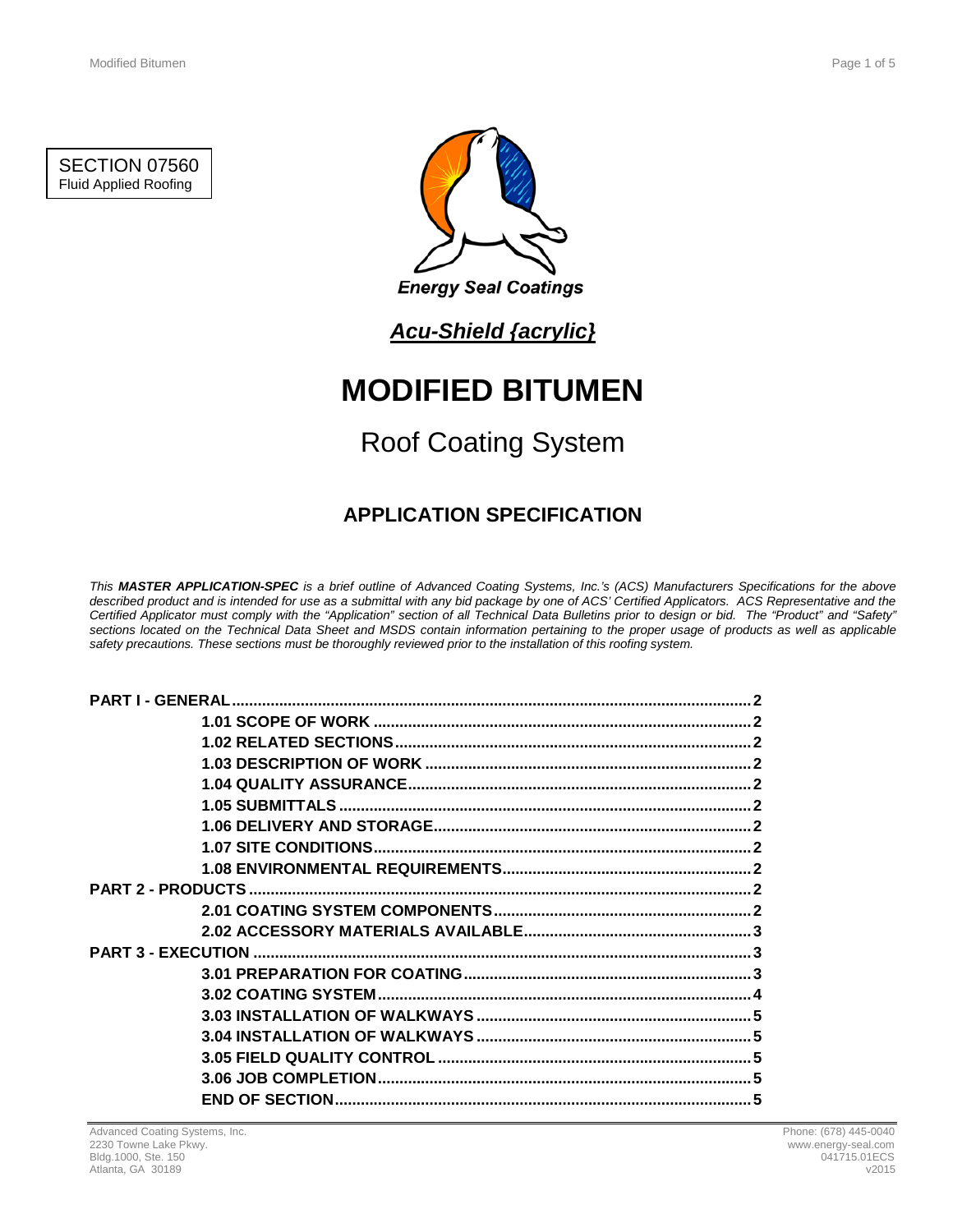### **PART I - GENERAL**

### **1.1 1.01 SCOPE OF WORK**

A. Furnish all labor, materials, tools and equipment necessary for the installation of Energy Seal Coatings<sup>®</sup> including accessory items subject to the general **1.07 SITE CONDITIONS** provisions of the contract.

### **1.2 1.02 RELATED SECTIONS**

A. See: Warranty Request Form, Warranty Example, Technical Data Sheets, & MSDS

### **1.3 1.03 DESCRIPTION OF WORK**

- A. Entire roof system to be restored.
- B. Gutters to be rust-proofed and/or waterproofed (optional).
- C. Mechanical equipment, vents and ductwork to be rustproofed and/or waterproofed (optional).
- D. Skylights may be sealed and/or waterproofed (optional).
- E. Adjoining walls and copings to be waterproofed (optional).

### **1.4 1.04 QUALITY ASSURANCE**

- A. ACS Ten (10) Year Warranty covering material shall be issued within thirty (30) days of final payment.
- B. This roofing system must be installed by an Authorized Roofing Applicator in compliance with written Application Specifications as approved by ACS Technical Services. There must be no deviations without the **PRIOR WRITTEN APPROVAL** of ACS Technical Services. Upon completion of the installation, an inspection will be conducted by a ACS Representative to ascertain that the roofing system has been installed according to ACS published Master Application Specifications and details applicable at the time of bid.
- C. Provide written proof of required licenses, insurance and permits prior to job start-up.
- D. Provide copy of Approved ACS Warranty Request Form Application, submitted by the Contractor.

### **1.5 1.05 SUBMITTALS**

- A. Samples (optional): Provide two (2) 1"x 2" (2.5cm x 5.0cm) samples of the system to be installed. 5.0cm) samples of the system to be installed.
- B. Installation Procedures: Submit additional and specific **2.1 2.01 COATING SYSTEM COMPONENTS** procedures unique to the project by addendum.
- C. Product Data: Submit all product data with physical properties, requirements for preparation, limitations and application rates.

### **1.6 1.06 DELIVERY AND STORAGE**

- A. Deliver coating materials and accessories in manufacturer's original protective containers with labels intact and legible. Comply with manufacturer's published instructions for storage and handling.
- B. Store materials in dry protected areas and on clean raised platforms with securely anchored weather protective covering.
- C. Store flammable products away from spark or open flame.
- D. Store coating materials at a minimum of 50°F (10°C) prior to use or as otherwise recommended by the manufacturer. Protect materials from freezing. Protect

materials from prolonged exposure to temperatures exceeding 105°F (40.6°C).

E. Contaminated and Damaged Materials: Remove damaged or contaminated materials from site and dispose of in accordance with local, State and Federal regulations.

- A. EXAMINATION OF EXISTING CONDITIONS: Contractor shall examine substrate for conditions that might detrimentally affect the application of Energy Seal Coatings<sup>®</sup> and shall report all unsatisfactory conditions to ACS and will not proceed until these conditions have been corrected.
- B. ALL WARRANTIES REQUIRE AN INFRARED SCAN AND THE REPLACEMENT OF ALL WET ROOFING MATERIALS, PRIOR TO SYSTEM APPLICATION.
- C. Commencing work implies acceptance of existing condition, by contractor, as satisfactory to the outcome of this work.
- D. Air intake vents, blowers, air conditioning units and evaporative coolers shall be disconnected or otherwise modified to prevent fumes from entering into the building or from contaminating the roof surface with condensate water or exhaust gases.

### **1.8 1.08 ENVIRONMENTAL REQUIREMENTS**

- A. Proceed with coating work only when weather conditions comply with ACS recommendations and other current published data and MSDS information. Do not exceed temperature limitations recommended by ACS.
- B. Owner may occupy the premises during the entire period of the roof retrofit. Cooperate with Owner's Representative during application operations to minimize conflict, and to facilitate continued use of the facility.
- C. Coordinate scheduling with the Owner in order to relocate or protect vehicles, building occupants and building contents from damage during application operations.

### **2 PART 2 - PRODUCTS**

- A. Approved Manufacturer
	- 1. Energy Seal Coatings<sup>®</sup> by ACS
	- 2. Approved Equal
	- 3. See Product Data Sheet for specific details.
- B. Acrylic: (Acu-Shield™)
	- 1. **[Acu-Shield](http://www.energy-seal.com/UserDyn/ACS/pdfs/acu-shield.pdf)**™ is a single component, water-based, 100% acrylic elastomeric coating.

| <b>PHYSICAL</b>                 | <b>TYPICAL VALUE</b> |
|---------------------------------|----------------------|
| <b>PROPERTY</b>                 |                      |
| <b>Tensile Strength</b>         | 254 psi min.         |
| Elongation                      | 465 %                |
| Viscosity                       | 115-120 KU           |
| Solar Reflectance               | 0.89                 |
| <b>Thermal Emittance</b>        | 0.89                 |
| SRI<br>(solar reflective index) | 113                  |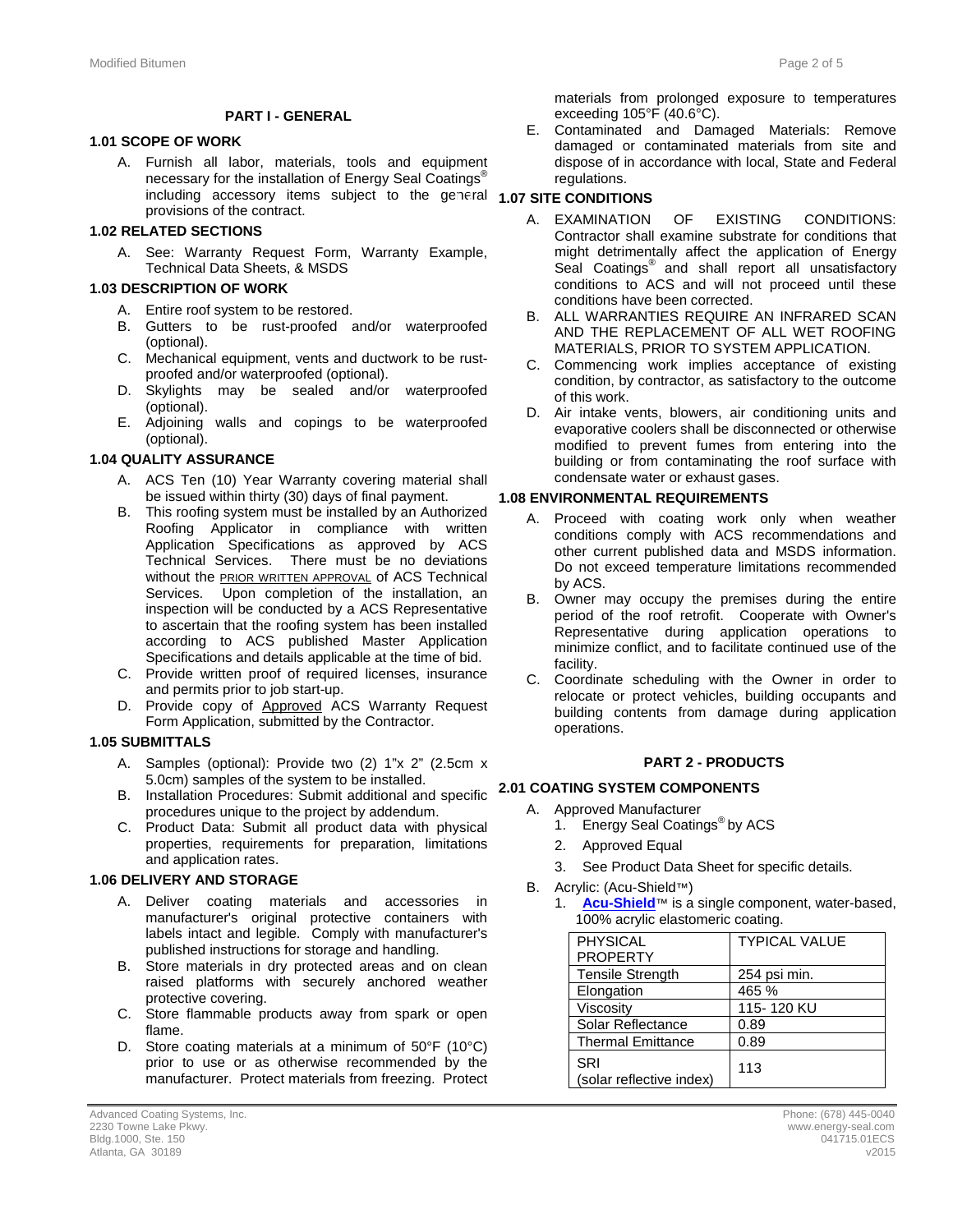- C. Recommended coating for tropical environments such as Florida, Hawaii and the Caribbean: Acu-Shield:T™
	- 1. **[Acu-Shield:T](http://www.energy-seal.com/UserDyn/ACS/pdfs/acu-shield-t.pdf)**™ is a single component, waterbased, 100% acrylic elastomeric coating.

| <b>PHYSICAL</b><br><b>PROPERTY</b> | <b>TYPICAL VALUE</b> |
|------------------------------------|----------------------|
| <b>Tensile Strength</b>            | 254 psi min.         |
| Elongation                         | 465 %                |
| Viscosity                          | 115-120 KU           |
| Percent Solids, weight             | 65%                  |
| Percent Solids, volume             | 51%                  |
| Fungi Resistance                   | Zero Growth          |

### **2.2 2.02 ACCESSORY MATERIALS AVAILABLE**

### A. **[Acu-Wash](http://www.energy-seal.com/UserDyn/ACS/pdfs/acu-wash.pdf)™:**

A pre-treatment water-soluble detergent surfactant recommended for cleaning surfaces which are to be coated with Energy Seal Coatings® products.

**B. [Acu-Prime](http://www.energy-seal.com/UserDyn/ACS/pdfs/acu-prime%20all.pdf) All**™:

A fast drying, water-based, multi-purpose primer that is to be used as a primer coat for non-metallic surfaces.

C. **[Acu-Caulk:BG](http://www.energy-seal.com/UserDyn/ACS/pdfs/acu-caulk_bg.pdf)** 

A 100% acrylic elastomeric brush grade caulk used as a patching material for filling and patching cracks, joints and seams.

D. **[Acu-Fabric](http://www.energy-seal.com/UserDyn/ACS/pdfs/acu-fabric-sb.pdf)™**:

A stitch-bonded polyester fabric that comes in varying widths used in conjunction with Acu-Tac™ and/or Acu-Caulk:BGTM to create a fully adhered fabric reinforced waterproof system for flat and pitched roofs.

E. **[Acu-Caulk:FG](http://www.energy-seal.com/UserDyn/ACS/pdfs/acu-caulk_fg.pdf)**TM:

A fiber reinforced, acrylic elastomeric, flashing grade caulk. It is formulated to seal cracks and gaps ranging from 1/32 - 1/4" (.8mm - 6.3mm) with limited or no shrinkage.

F. **[Acu-Tape](http://www.energy-seal.com/UserDyn/ACS/pdfs/acu-tape.pdf)**TM:

A pressure sensitive, roof repair and seam sealing tape for all types of surfaces.

### **3 PART 3 - EXECUTION**

### **3.1 3.01 PREPARATION FOR COATING**

- A. Adhesion test:
	- 1. **Prior to commencing this specification, an ADHESION TEST PATCH must be applied and evaluated after roof have been properly cleaned.**
- B. Cleaning:
	- 1. Apply Acu-Wash<sup>™</sup> using a hand-pump, compression type sprayer, or pressure washing equipment at the rate of 500 sq.ft.  $(46m^2)$  per gallon (3.7 liter).
	- 2. When using a hand-pump sprayer, adjust nozzle to achieve a uniform spray pattern with a 3 to 4 foot (91cm – 122 cm) arc.
	- 3. When using pressure washing equipment, use injector hose with a 40° fan angle tip. Care should be taken to prevent the Mod Bit from being damaged during cleaning.
	- 4. Use concentrated chlorine solution to treat areas of

mildew, fungus or algae.

- 5. After procedures "1 through 4" above, care should be taken to thoroughly rinse the area with clean water and to flush all residue from the roof surface. Allow the roof to dry completely before proceeding with priming or coating.
- C. Wet Roofing Replacement:
	- 1. Locate and remove all wet insulation. Replace with new insulation and reinstall Mod Bit or replace with similar cap sheet system.
- D. Repair of Splits, Cuts:
	- 1. Apply a basecoat of Acu-Caulk: BG™, a minimum of 3" (7.6cm) on either side of the split, at a rate of 1.5 - 2.0 gallons/100 sq.ft.  $(5.6 - 7.5)$  liter/ 9.29 m<sup>2</sup>).
	- 2. Embed 4" (10.1cm) Acu-Fabric™ stitch-bonded polyester fabric into wet Acu-Caulk: BG™.
	- 3. Apply a second coat of Acu-Caulk: BG™ at a rate of 1.5 - 2.0 gallon/100 sq.ft.  $(5.6 - 7.5$  liter/ 9.29 m<sup>2</sup>) over the Acu-Fabric<sup>™</sup> extending it a minimum of 3" (7.6cm) beyond the fabric.
- E. Blisters:
	- 1. Open blisters making an X-cut and fold back the sections.
	- 2. Allow blister repair area to dry before proceeding.
	- 3. Apply the Acu-Caulk:BG™ to the inside of the exposed area at a rate of 1.5 gallons/100 sq.ft. (5.6 liter/  $9.29 \text{ m}^2$ ) [24 wet mils thickness]. Replace the flaps of the blister and secure with screws and plates.
	- 4. Apply a basecoat of Acu-Caulk: BG™ to the area beyond repair at a rate of 1.5 - 2.0 gallons/100 sq.ft.  $(5.6 - 7.5$  liter/ 9.29 m<sup>2</sup>) and embed strips of Acu-FabricTM stitch-bonded polyester fabric so as to completely cover the repair.
	- 5. Apply a second coat of Acu-Caulk: BG™ at a rate of 1.5 - 2.0 gallon/100 sq.ft.  $(5.6 - 7.5$  liter/ 9.29 m<sup>2</sup>) over the Acu-Fabric<sup>TM</sup>, a minimum of  $2^{\prime\prime}$  (5.0cm) beyond the edge of the fabric.
- F. Copings Cap:
	- 1. Repair all joints as follows and coat the coping cap.
	- a) Remove all loose joint sealant and fill joint with Acu-Caulk:BG™
	- b) Embed 4" (10.14cm) Acu-Fabric<sup>TM</sup> in the Acu-Caulk:BGTM centered over joint. Top coat with a second coat of Acu-Caulk: BG™ 2" (5.0cm) beyond the edge of the fabric at a rate of 1.5 - 2.0 gallons/100 sq.ft. (5.6 – 7.5 liter/ 9.29 m<sup>2</sup>).
	- c) Alternate to above: Seal entire joints with a 4"  $(10.1cm)$  Acu-Tape<sup>TM</sup>.
	- 2. Coat Coping Caps:
	- a) Prime coping caps with Acu-Prime All<sup>™</sup> at  $\frac{1}{2}$ gallon/100 sq.ft.  $(1.9 \text{ liter/ } 9.29 \text{ m}^2)$ .
	- b) Coat entire coping cap with 2 coats of the Acu-Shield™ at 1.25 gallon/100 sq.ft. (4.7 liter/ 9.29 m<sup>2</sup>) per coat.
- G. Drains:
	- 1. Remove the existing clamping ring and clean the bowl and ring. Remove existing roofing material from the drain to provide a clean substrate.
	- 2. Repair the substrate around drain to provide a smooth transition from the roof into the drain.
	- 3. When using the Acu-Fabric™ and Acu-Caulk:BG™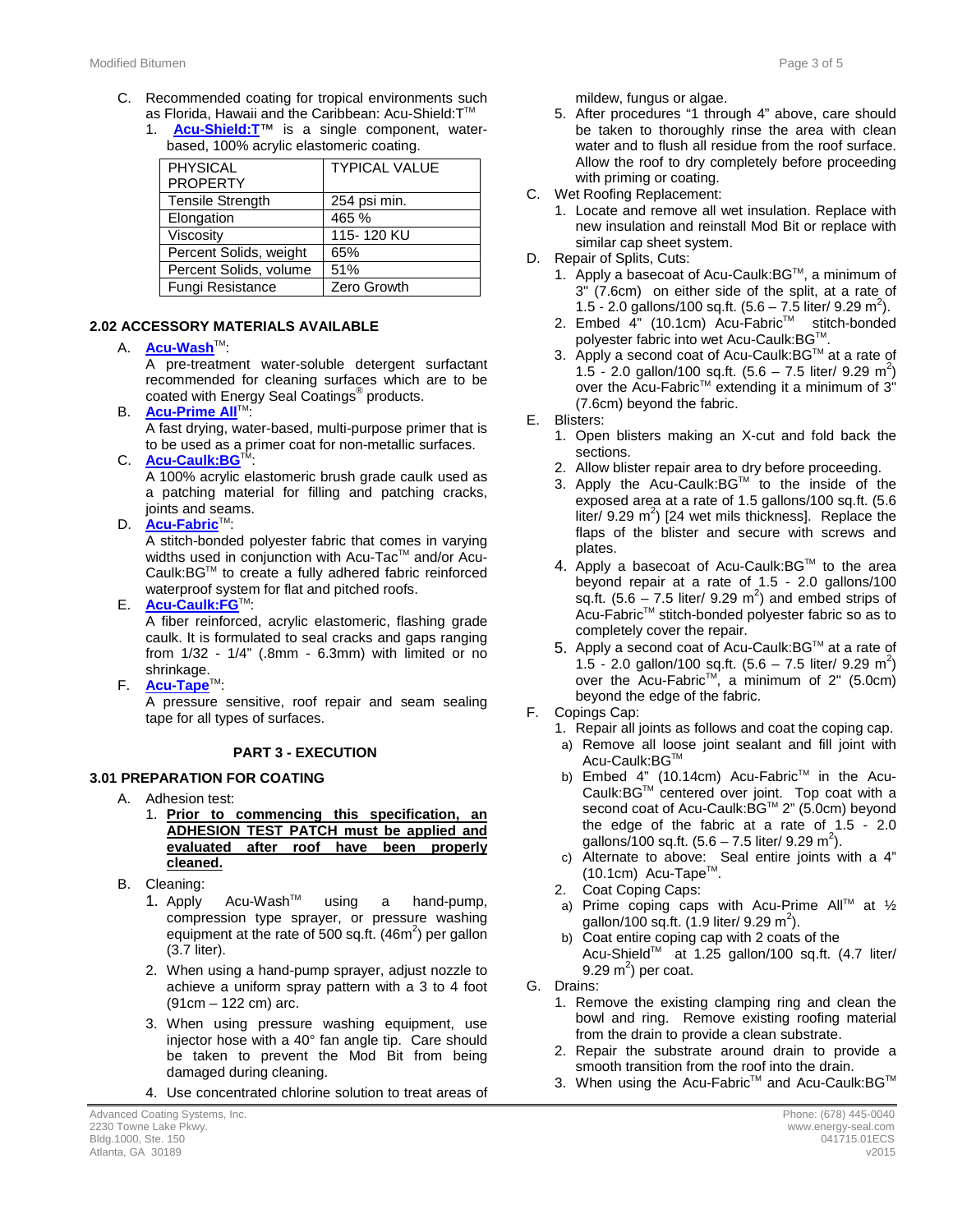system, extend the Acu-Fabric™ and Acu-Caulk:BG™ into the drain bowl, assuring the Acu-Fabric<sup>™</sup> is smooth and secured to the drain bowl. Then replace clamping ring.

- 4. When using Acu-Tape™, extend the Acu-Tape™ into the drain bowl; assure the Acu-Tape<sup>TM</sup> is smooth and secured to the drain bowl. Then replace clamping ring.
- H. Flashings:
	- 1. Polyester Reinforced Repair:
	- a) Apply a basecoat of Acu-Caulk: BG™ to the flashing at a rate of 1.5 - 2.0 gallons/100 sq.ft. (5.6  $-7.5$  liter/ 9.29 m<sup>2</sup>). Embed a 4" (10.1cm) piece of Acu-FabricTM in the wet basecoat of Acu-Caulk:BG™, make sure the Acu-Caulk:BG™ is 2" (5.0cm) wider than the fabric.
	- b) Apply a second coat of Acu-Caulk: BG™ at a rate of 1.5 - 2.0 gallons/100 sq.ft. (5.6 – 7.5 liter/ 9.29  $m<sup>2</sup>$ ) over the Acu-Fabric<sup>tM</sup> at a minimum of 2" (5.0cm) beyond the edge of the fabric onto substrate.
	- 2. Mastic: Weathered but solid flashings, around projections, machine legs, sign posts, guide wire straps, inside and outside corners, and all terminations may be flashed using Acu-Caulk:FG™.
	- a) Trowel the Acu-Caulk:FG™, 3" (7.6cm) wide and a minimum 1/4" (.63cm) thickness at the center tapering to 40 mils at the edge, around the base of the penetration or at the roof transition and allow to dry.
	- b) Cover Acu-Caulk:FG™ with Acu-Prime All™ applied at a rate of 1.0 gallon/100 sq.ft. (3.7 liter/  $9.29 \text{ m}^2$ ). Apply one (1) coat to walls and vertical surfaces.
	- c) Note**:** Acu-Caulk:BGTM mastic may be used for light filling and flashing details.
- I. Priming:
	- 1. Apply Acu-Prime All™ to all surfaces which will receive the Energy Seal Coatings<sup>®</sup> System. Contact ACS for application recommendations.
	- 2. Acu-Prime All™:

| Surface            | Primer         | Coverage                                           |
|--------------------|----------------|----------------------------------------------------|
| Smooth<br>Modified | Acu-Prime All™ | 100-150 sq.ft. /gal<br>9.3-13.9 $m^2$ / 3.7 liters |

3. Surface age and porosity will have a direct effect on application rates. Contractor is responsible to make sure surface is properly primed prior to the application of the Energy Seal Coatings® System.

### **3.2 3.02 COATING SYSTEM**

- A. General:
	- 1. Do not apply coating when moisture is present on the substrate (or under substrate) or if rain is expected before coating properly cures.
	- 2. Wind barriers shall be used if wind conditions could affect the quality of the material being applied.
	- 3. Acu-Shield™ must cover all intended surfaces completely. An extra pass of Acu-Shield™ may be required at all edges, penetrations, and vertical

surfaces such as parapet walls.

### 4. **Base and finish coats of Acu-Shield**TM **must be applied perpendicular to each other.**

- 5. Basecoat and primer shall be allowed to cure before proceeding with subsequent applications.
- 6. All coating and primers shall be coated within recommended time period. If application is delayed beyond that time, consult ACS for primer recommendations.
- 7. No traffic shall be permitted on the coated roof surface for a minimum of 3 days. Damage to the surface by other trades shall not be the responsibility of the roofing contractor.
- B. Manual Application of Acu-Shield™ as both a base & finish coat:
	- 1. As a basecoat; pour 1 gallon (3.7 liter) of Acu-Shield<sup>™</sup> onto roof in a narrow pass for approximately 15 feet (4.5m) long and spread approximately 5 feet (1.5m) wide using a 22 mil Wooster Roller Gauge™ with a 3/16" (4.7mm) short nap 18" (45cm) roller. The minimum application rate of 1.25 gal/100 sq.ft.  $(4.7 \text{ liter/ } 9.29 \text{ m}^2)$  per coat.
	- 2. Repeat steps "B.1" above as the finish coat. Apply finish coat perpendicular to the basecoat.

Application rates of the basecoat and the final coat must be checked periodically to assure proper coating thickness. This shall be done using a wet film gauge, checking film thickness every 500 sq.ft.  $(46m^2)$  during application. Wet film thickness should be no less than 20 mil per coat.

- C. Spray Application of Acu-Shield™ as both a base & finish coat:
	- 1. Spray basecoat of Acu-Shield™ at minimum rate of 1.25 gal/100 sq.ft.  $(4.7 \text{ liter/ } 9.29 \text{ m}^2)$ . Each pass shall overlap the previous pass to insure complete coverage. Contractor needs to figure losses due to surface texture, increasing estimated material requirements, if needed.
	- 2. Spray finish coat of Acu-Shield™ **perpendicular to the basecoat** at a minimum rate of 1.25 gal/100 sq.ft.  $(4.7$  liter/ 9.29 m<sup>2</sup>). Each pass shall overlap the previous pass to insure complete coverage.
	- 3. Pay special attention to overspray, which can texture or discolor adjoining finished sections. Wind direction should conduct overspray away from finished roofing surfaces.

Application rates of the basecoat and the final coat must be checked periodically to assure proper coating thickness. This shall be done using a wet film gauge, checking film thickness every 500 sq.ft.  $(46m^2)$  during application. Wet film thickness should be no less than 20 mil per coat.

Contactor should estimate coating requirements based on actual experience and they need to figure losses due to applicator proficiency, surface texture, wind, waste, and other factors. Additional material over and above the original estimate may be required.